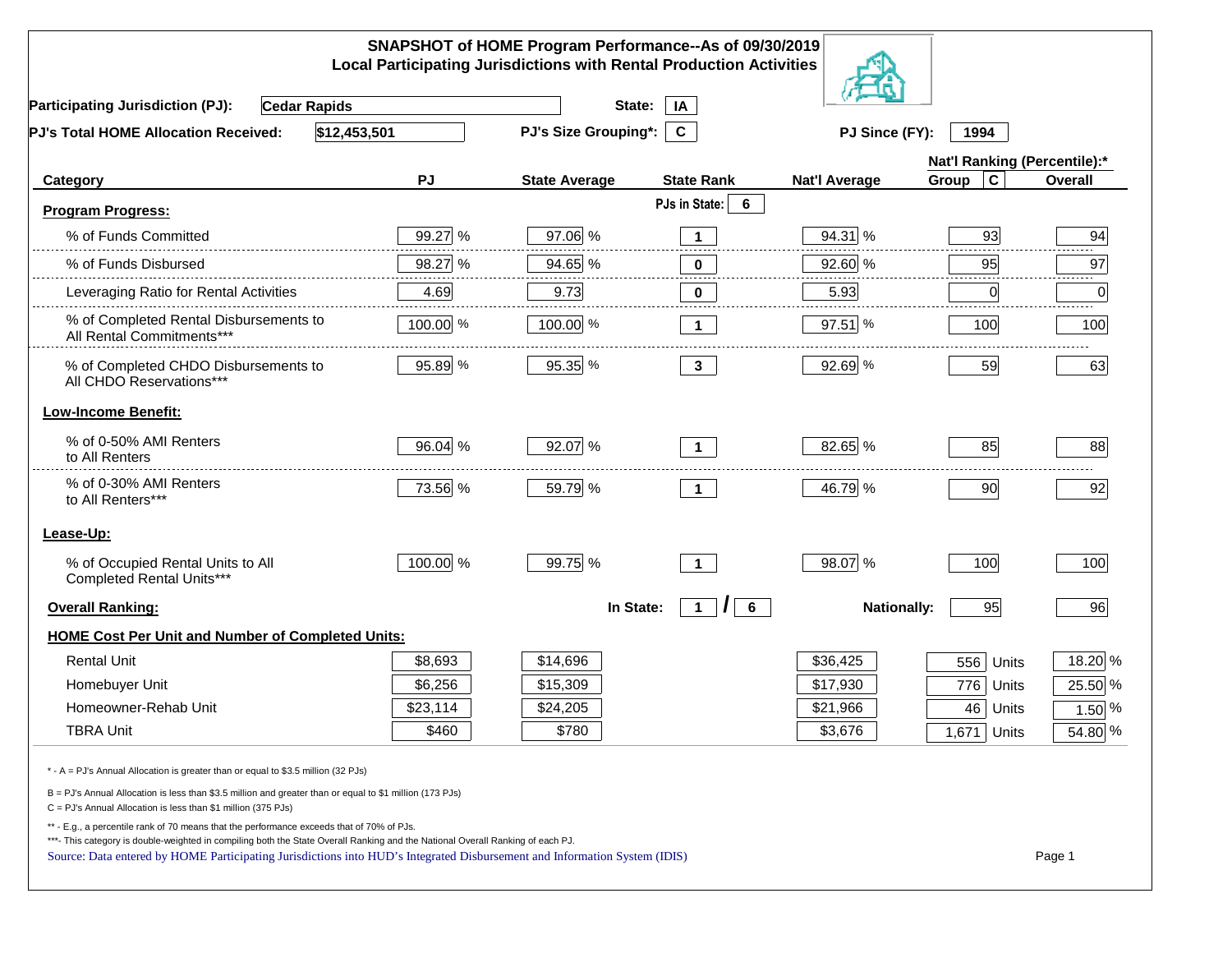|                                                                                                                           |      |               |                            |             | <b>Program and Beneficiary Characteristics for Completed Units</b> |                                 |                    |                                                    |                  |
|---------------------------------------------------------------------------------------------------------------------------|------|---------------|----------------------------|-------------|--------------------------------------------------------------------|---------------------------------|--------------------|----------------------------------------------------|------------------|
| <b>Participating Jurisdiction (PJ): Cedar Rapids</b>                                                                      |      |               |                            | ∥IA         |                                                                    |                                 |                    |                                                    |                  |
| <b>Total Development Costs:</b>                                                                                           |      | <b>Rental</b> | Homebuyer                  |             | <b>Homeowner</b>                                                   | <b>CHDO Operating Expenses:</b> | PJ:                |                                                    | $2.2\frac{9}{6}$ |
| (average reported cost per unit in<br>PJ:<br><b>HOME-assisted projects)</b>                                               |      | \$44,166      | \$74,113                   |             | \$24,422                                                           | (% of allocation)               |                    | <b>National Avg:</b>                               | $1.1$ %          |
| State:*                                                                                                                   |      | \$107,573     | \$84,451                   |             | \$40,529                                                           |                                 |                    |                                                    |                  |
| National:**                                                                                                               |      | \$135,225     | \$88,236                   |             | \$26,222                                                           |                                 |                    |                                                    |                  |
|                                                                                                                           |      |               | Rental Homebuyer Homeowner | <b>TBRA</b> |                                                                    | <b>Rental</b>                   |                    | <b>Homebuyer Homeowner</b>                         | <b>TBRA</b>      |
| <b>RACE:</b>                                                                                                              | %    | %             | %                          | $\%$        | <b>HOUSEHOLD TYPE:</b>                                             | %                               | $\frac{9}{6}$      | ℅                                                  | %                |
| White:                                                                                                                    | 63.8 | 88.0          | 89.1                       | 0.0         | Single/Non-Elderly:                                                | 29.5                            | 51.9               | 13.0                                               | 0.0              |
| <b>Black/African American:</b>                                                                                            | 31.7 | 5.5           | 10.9                       | 0.0         | Elderly:                                                           | 4.5                             | 1.0                | 17.4                                               | 0.0              |
| Asian:                                                                                                                    | 0.2  | 0.3           | 0.0                        | 0.0         | <b>Related/Single Parent:</b>                                      | 44.8                            | 21.5               | 26.1                                               | 0.0              |
| American Indian/Alaska Native:                                                                                            | 0.5  | 0.4           | 0.0                        | 0.0         | <b>Related/Two Parent:</b>                                         | 15.3                            | 17.1               | 37.0                                               | 0.0              |
| Native Hawaiian/Pacific Islander:                                                                                         | 0.2  | 0.1           | 0.0                        | 0.0         | Other:                                                             | 5.9                             | 8.0                | 6.5                                                | 0.0              |
| American Indian/Alaska Native and White:                                                                                  | 0.2  | 0.1           | 0.0                        | 0.0         |                                                                    |                                 |                    |                                                    |                  |
| Asian and White:                                                                                                          | 0.0  | 0.0           | 0.0                        | 0.0         |                                                                    |                                 |                    |                                                    |                  |
| <b>Black/African American and White:</b>                                                                                  | 0.4  | 0.6           | 0.0                        | 0.0         |                                                                    |                                 |                    |                                                    |                  |
| American Indian/Alaska Native and Black:                                                                                  | 0.2  | 0.0           | 0.0                        | 0.0         |                                                                    |                                 |                    |                                                    |                  |
| <b>Other Multi Racial:</b>                                                                                                | 0.9  | 2.1           | 0.0                        | 0.0         |                                                                    |                                 |                    |                                                    |                  |
| Asian/Pacific Islander:                                                                                                   | 0.4  | 0.4           | 0.0                        | 0.0         |                                                                    |                                 |                    |                                                    |                  |
| <b>ETHNICITY:</b>                                                                                                         |      |               |                            |             |                                                                    |                                 |                    |                                                    |                  |
| <b>Hispanic</b>                                                                                                           | 1.6  | 2.3           | 0.0                        | 0.0         |                                                                    |                                 |                    |                                                    |                  |
| <b>HOUSEHOLD SIZE:</b>                                                                                                    |      |               |                            |             | <b>SUPPLEMENTAL RENTAL ASSISTANCE:</b>                             |                                 |                    |                                                    |                  |
| 1 Person:                                                                                                                 | 29.5 | 51.2          | 21.7                       | 0.0         | Section 8:                                                         | 26.1                            | $0.0$ <sup>#</sup> |                                                    |                  |
| 2 Persons:                                                                                                                | 21.9 | 19.7          | 30.4                       | 0.0         | <b>HOME TBRA:</b>                                                  | 0.0                             |                    |                                                    |                  |
| 3 Persons:                                                                                                                | 19.1 | 15.1          | 15.2                       | 0.0         | Other:                                                             | 19.4                            |                    |                                                    |                  |
| 4 Persons:                                                                                                                | 15.5 | 8.0           | 15.2                       | 0.0         | No Assistance:                                                     | 54.5                            |                    |                                                    |                  |
| 5 Persons:                                                                                                                | 8.8  | 4.0           | 13.0                       | 0.0         |                                                                    |                                 |                    |                                                    |                  |
| 6 Persons:                                                                                                                | 3.4  | 1.2           | 2.2                        | 0.0         |                                                                    |                                 |                    |                                                    |                  |
| 7 Persons:                                                                                                                | 1.3  | 0.5           | 0.0                        | 0.0         |                                                                    |                                 |                    |                                                    |                  |
| 8 or more Persons:                                                                                                        | 0.5  | 0.3           | 2.2                        | 0.0         | # of Section 504 Compliant Units:                                  |                                 | 74                 |                                                    |                  |
| The State average includes all local and the State PJs within that state                                                  |      |               |                            |             |                                                                    |                                 |                    |                                                    |                  |
| ** The National average includes all local and State PJs, and Insular Areas                                               |      |               |                            |             |                                                                    |                                 |                    |                                                    |                  |
| # Section 8 vouchers can be used for First-Time Homebuyer Downpayment Assistance.                                         |      |               |                            |             |                                                                    |                                 |                    |                                                    |                  |
| Source: Data entered by HOME Participating Jurisdictions into HUD's Integrated Disbursement and Information System (IDIS) |      |               |                            |             |                                                                    |                                 |                    | <b>HOME Program Performance SNAPSHOT</b><br>Page 2 |                  |